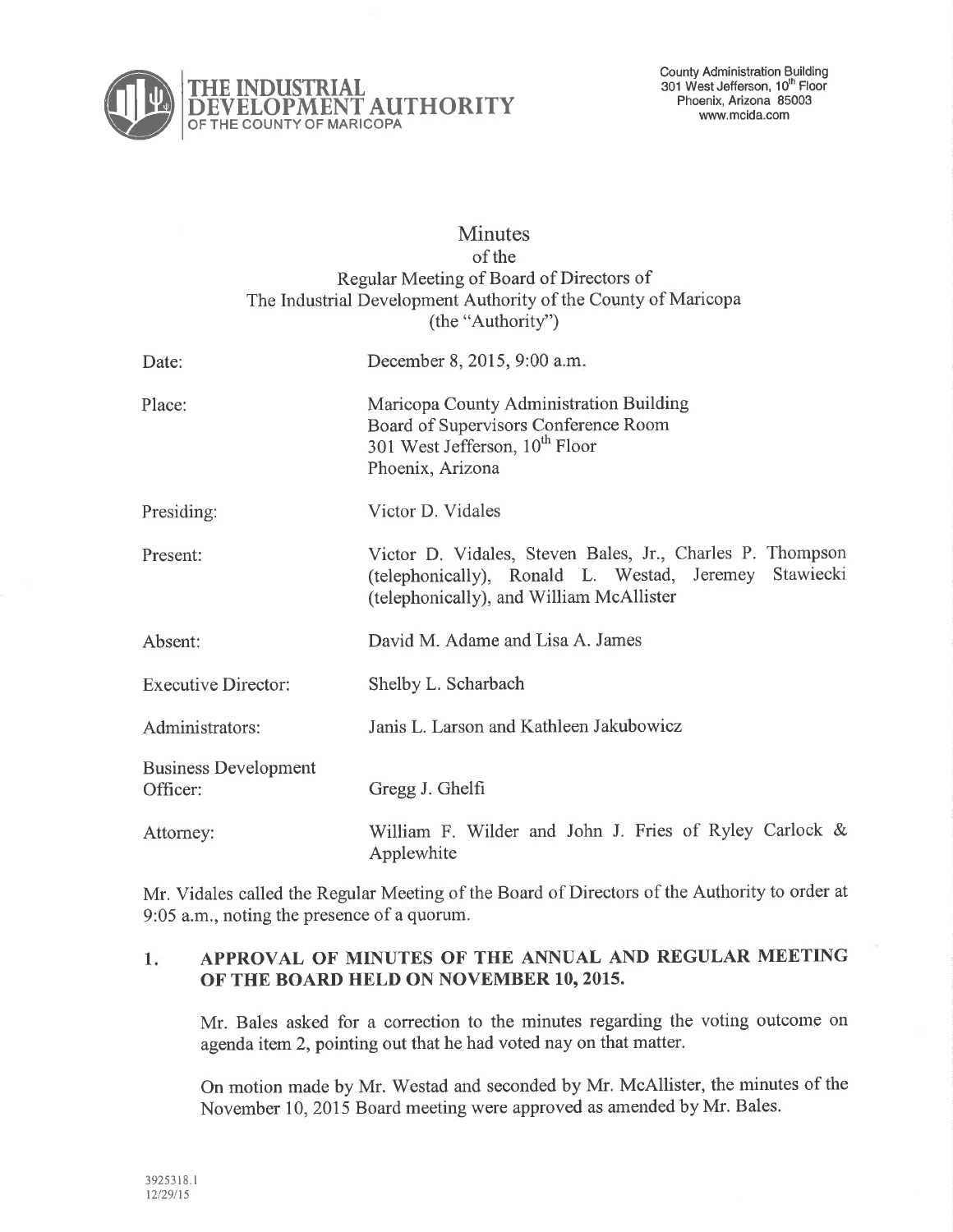Regular Meeting Minutes December 8, 2015 Page 2

The motion passed unanimously by a vote of (5-0).

2. DISCUSSION AND ACTION AS DETERMINED REGARDING ADOPTION OF A RESOLUTION GRANTING FINAL APPROVAL FOR THE ISSUANCE AND SALE OF NOT TO EXCEED \$25,000,000 OF THE AUTHORITY'S REVENUE BONDS FOR THE BENEFIT OF COFFELT-LAMOREAUX, LLC TO FINANCE THE REDEVELOPMENT AND IMPROVEMENT OF THE COFFELT-LAMOREAUX PUBLIC HOUSING PROJECT LOCATED AT 1510 SOUTH 19<sup>TH</sup> DRIVE, PHOENIX, ARIZONA.

Ms. Scharbach introduced Kelly McGuire of Kutak Rock (attending by telephone), Gloria Munoz, Executive Director of the Housing Authority of Maricopa County, and Zach Johnson of Gorman & Company, all of whom were in attendance in support of the project.

Mr. Wilder reminded the Board that the project is located on South 19<sup>th</sup> Avenue, and was originally constructed to provide housing for returning Korean War veterans in the mid-1950s. The project is currently owned by the Housing Authority of Maricopa County.

Mr. Wilder said since there are numerous sources of funding for this project, including bond proceeds, a guaranteed HUD loan, historic tax credits, low income housing tax credits, etc., it has taken a considerable amount of time to put all of the financing pieces in place. Subject to the final approvals by the Authority, the Maricopa County Board of Supervisors and HUD, a closing is expected in January 2016.

## Mr. Thompson joined the meeting at 9:09 a.m.

Mr. Wilder referred to his previously-distributed memorandum to the Board Members, and explained that the bonds will be cash-collateralized at all points in time, and will have an outside maturity date of three years from the date of issuance. There will be a mandatory call on the bonds in two years to get them in house and ready for redemption. The bonds can be remarketed during that same period. Mr. Wilder said the permanent financing will be the HUD loan, which will be insured and rated AA at the outset. Mr. Wilder said it is possible the bonds could be paid off after two years.

Ms. Munoz explained there will be a rental subsidy agreement with HUD to provide affordable housing for the 301 units in the project. Amenities within the site will include a federally-designated clinic, a very large community center, computer centet, etc. Current occupancy within the site is approximately 50% because the project has not been in a lease-up mode in anticipation of the rehabilitation project.

In response to a question from Mr. Thompson regarding the student base at the nearby school, Mr. Johnson said they do not plan to reduce the occupancy within the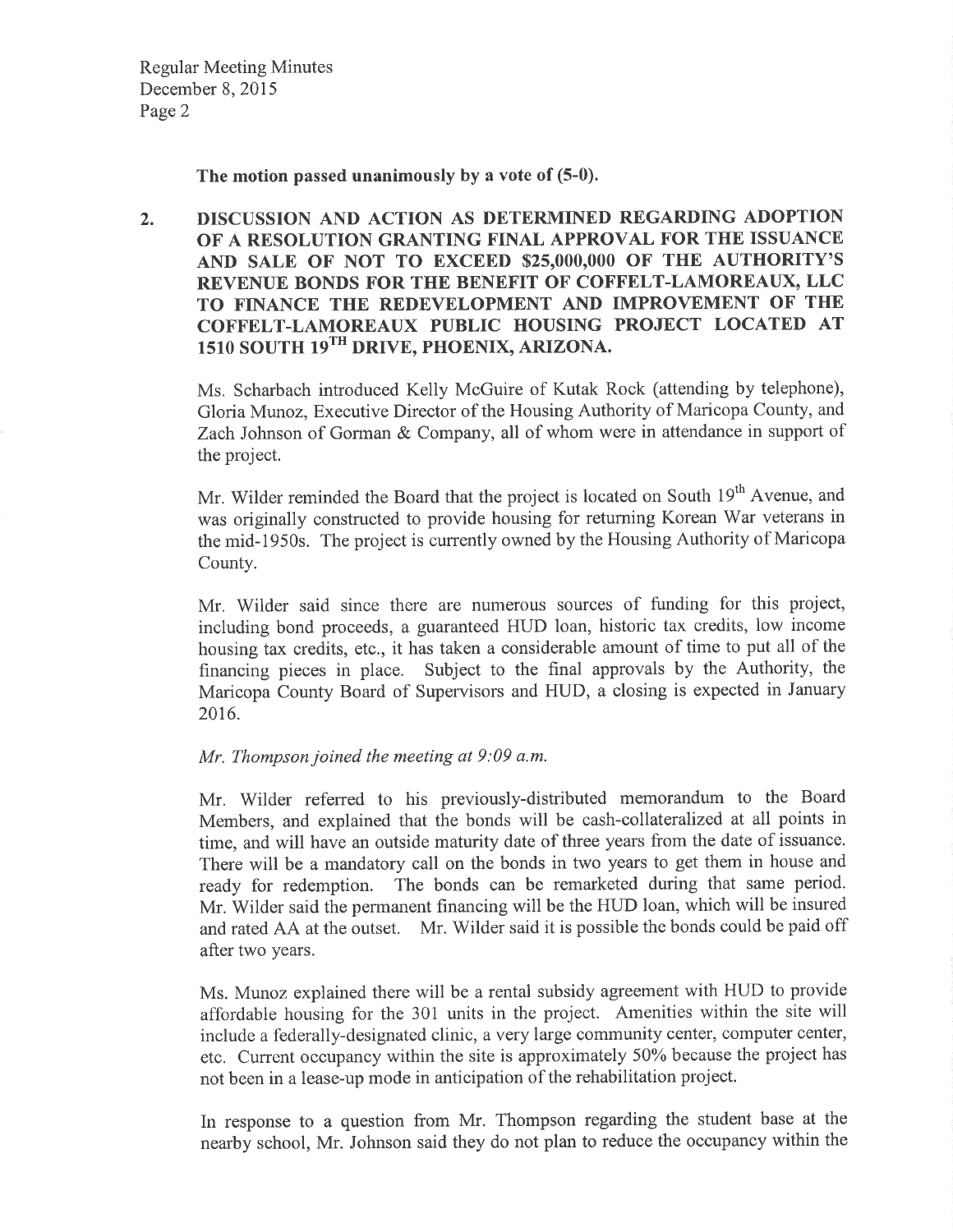Coffelt-Lamoreaux project any further, as they have enough vacant units at present to start the redevelopment of the project. Mr. Johnson added that they have been working closely with Hamilton School so the school is aware of the redevelopment and is comfortable with the timeline. Mr. Johnson explained that  $75\%$  of the students at Hamilton School come from the Coffelt-Lamoreaux project.

In response to concerns by Mr. Thompson, Ms. Munoz and Mr. Johnson said there will be solid block walls constructed to hide some of the unsightly businesses in the area.

Mr. Vidales voiced his support for the project.

Ms. Munoz added that the City of Phoenix has funded a permanent parks and recreation coordinator to be assigned to the project so services to the residents will be stabilized.

After further discussion and upon motion made by Mr. Bales and seconded by Mr. Westad, the following was adopted:

RESOLVED to adopt a resolution in the form presented to the meeting authorizing and approving the issuance of not to exceed \$25,000,000 The Industrial Development Authority of the County of Maricopa Multifamily Housing Revenue Bonds (Coffelt-Lamoreaux Apartment Homes Project), Series 2016, in one or more tax-exempt or taxable series.

The motion passed by a vote of (6-0).

#### 3. STATUS REPORT FROM CLIFTONLARSONALLEN REGARDING THE AUTHORITY'S AUDITED FINANCIAL REPORT FOR TIIE FISCAL YEAR ENDED JUNE 30,2015.

Ms. Scharbach introduced Jean Dietrich of CliftonlarsonAllen, the person responsible for the Authority's financial annual audit.

Ms. Scharbach referred to the distributed financial audits for the period ended June 30, 2015.

Ms. Scharbach explained that Governmental Accounting Standards Board ("GASB") has issued a new statement regarding governmental entities with relationships similar to that between the Authority and Maricopa County, wherein governmental staff members also work for an entity such as the Authority. Ms. Scharbach explained that because of the new GASB rules, the Authority's audited financials now will be included in the County's financial statements.

Ms, Dietrich reviewed the audited financials, and said it is the opinion of CliftonlarsonAllen that there are no significant deficiencies or material weaknesses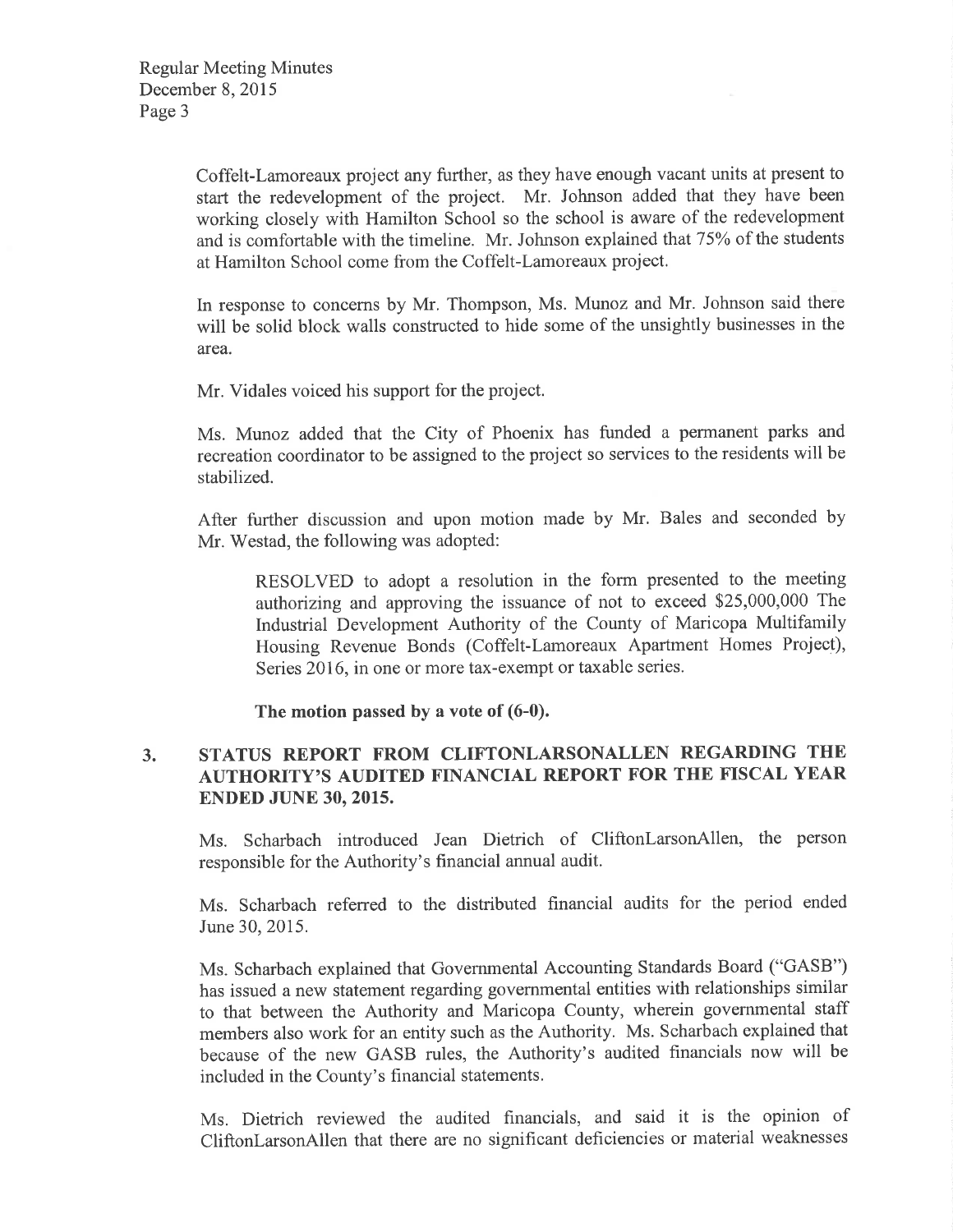found in the audit and there was no change in the accounting policy. Ms. Dietrich explained that they are now including a three-year comparative schedule in the financial statements.

Mr. Thompson left the meeting at 9:30 a.m.

# 4, LEGISLATIVE REPORT, DISCUSSION AND ACTION AS DETERMINED.

Ms. LeVinus reported on the upcoming Legislative session that will be starting on January 11, 2016. Ms. LeVinus said there will be a number of significant issues coming up on the ballot in2016, and, while they do not directly impact the Authority, they are important issues facing the state.

Some of those issues include

- (a) **Proposition 123 Education Reform** which would provide \$3.5 billion in additional education dollars over the next 10 years. This matter will be a special statewide election to expedite the educational funding, and will go to the ballot on May 17, 2017. Since there is much disagreement over this bill, there is a potential that even if it passes, this matter may need to be settled in the court system.
- (b) antidiscrimination expansion to include LGBT community which will include housing and employment.
- (c) legalization of marijuana which would disallow employers to use an "under the influence" category to determine whether an employee is using marijuana.

In response to a question from Mr. Bales regarding the Governor's plan to reduce Boards and Commissions, Ms. LeVinus said she it was her opinion that the Governor was looking more at State agencies and commissions, and did not think it would include IDAs.

#### 5. REPORT AND UPDATE FROM REPRESENTATIVES OF<br>MISSION NEIGHBORHOOD RENEWAL REGARDING MISSION NEIGHBORHOOD RENEWAL SUNNYSLOPE DEVELOPMENT PROGRAM. DESERT THEIR

Ms. Scharbach referred to the memorandum distributed to the Board Members prepared by Mr. Wilder regarding the \$260,000 loan provided to Desert Mission Neighborhood Renewal ("DMNR") on or about March 1, 2008, to acquire a parcel of land in the Sunnyslope area. Ms. Scharbach explained that the loan had been çxtended a number of times, as well as a reduction in the interest rate.

Ms. Scharbach introduced Sue Sadecki of DMNR

Ms. Sadecki explained that many changes have taken place with DMNR, along with Desert Mission Incorporated, both of which are under a parcnt company of Honor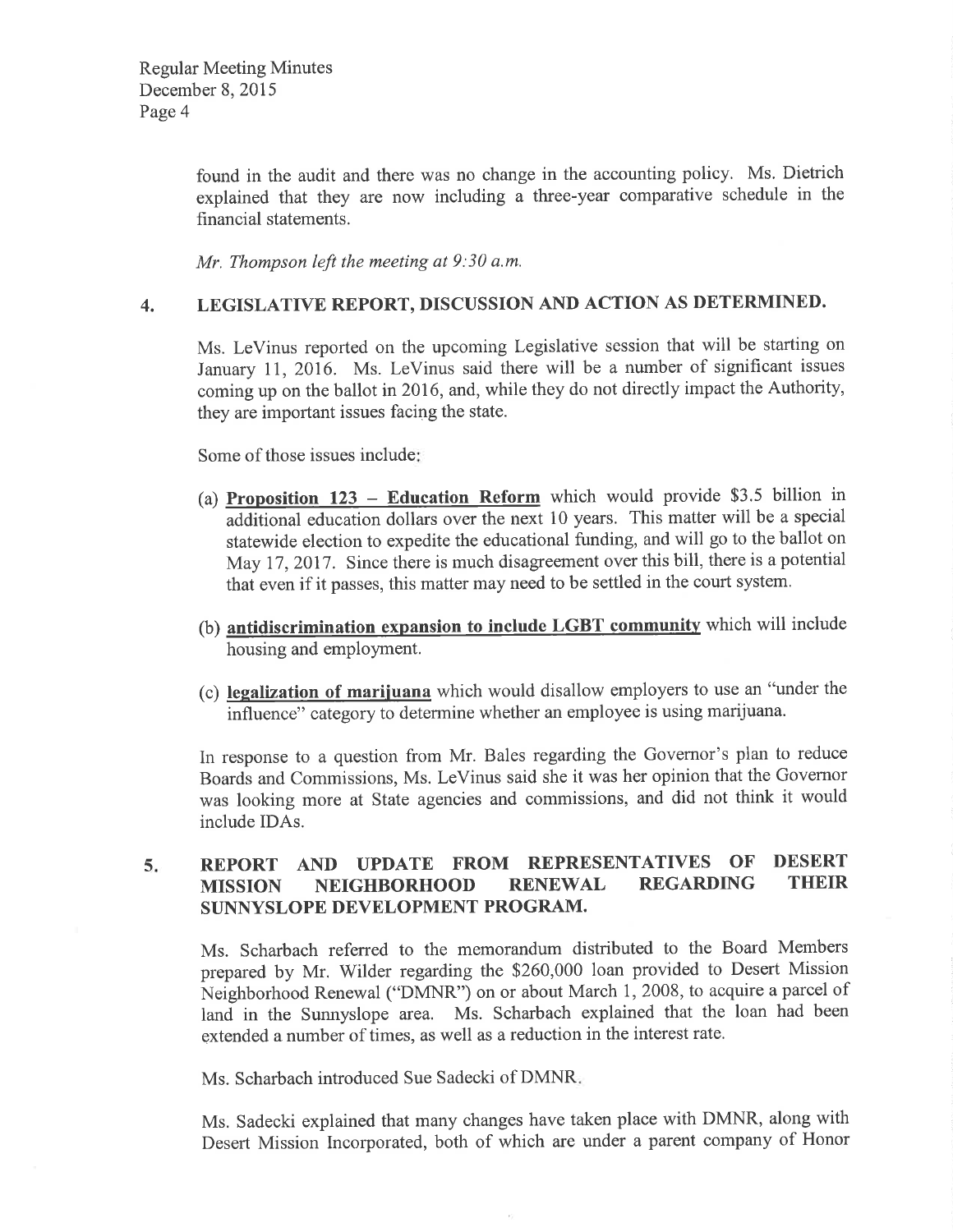Health. Honor Health just went through a huge transition merging the John C. Lincoln Health Network and Scottsdale Health Network. Ms. Sadecki explained that with the merger, there have been a number of staffing changes, and she was appointed to DMNR as of November 5, 2015. Ms. Sadecki said in order to move forward with this project in Sunnyslope, and others, it will be important to gain some staffing stability.

## Mr. Thompson rejoined the meeting at 9:55 a.m.

Ms. Sadecki said they recently received a \$425,000 grant to create a financial stability opportunity within the Sunnyslope area, and they plan to develop that in the first quarter of 2016. This will provide education support, employment resources and some short-term financial stability, based on eligibility services.

Ms. Sadecki said DMNR has hired a housing representative, who is being trained in housing counseling, and it will be necessary to hire a new director - hopefully, in January 2016.

Ms. Sadecki said DMNR is still partnering with Trellis for the Sunnyslope project; however, still needs staff to work with Trellis on the project.

It was noted the interest rate on the original loan was dropped to  $1\%$  from  $3\%$ .

Mr. Wilder noted that the note matures September 30, 2016 unless the Authority Board extends the note. DMNR will need to determine how they plan to repay the loan.

Mr. Vidales requested representatives of DMNR and Trellis report back to the Board in February/March regarding progress made on this project.

#### 6 REPORT AND UPDATE FROM REPRESENTATIVES OF VALLEY OF THE SUN UNITED WAY REGARDING THE RAPID REHOUSING PROGRAM.

Ms. Scharbach reminded the Board that the Authority had provided a \$1,000,000 grant for the Rapid Rehousing Program.

Ms. Scharbach introduced Kim Van Nimwegen and Brian Spicker, both of Valley of the Sun United Way ("VSUW").

Mr. Spicker said he is the Chief Program Officer for VSUW and is responsible for all of the work relating to hunger, homelessness, financial stability and education. He explained that Ms. Van Nimwegen is the Director of Homelessness and has been working diligently on the Rapid Rehousing Project.

Mr. Spicker thanked the Board for their generous donation and explained the Rapid Rehousing Program is a collaboration among VSUW, the City of Phoenix, and the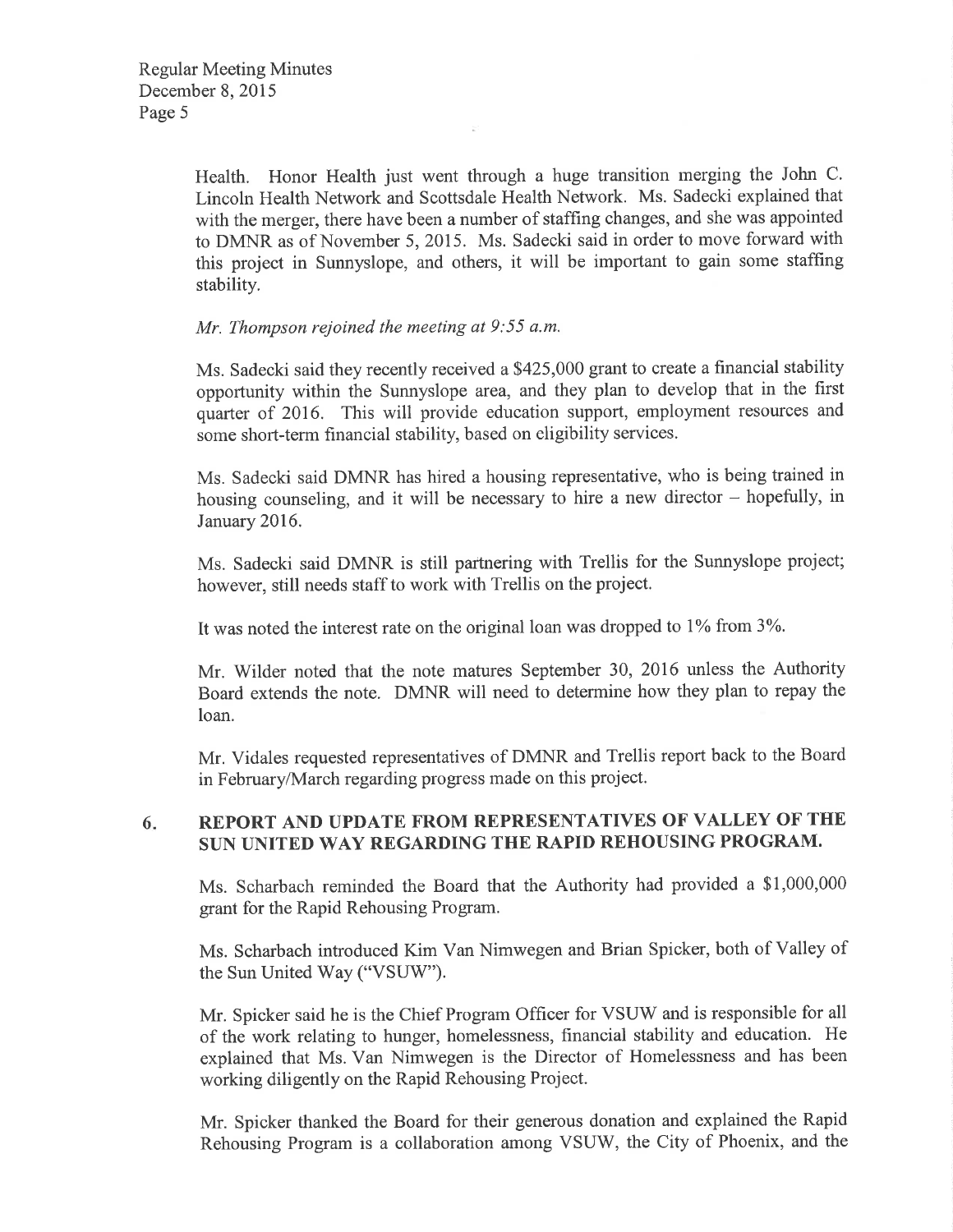Arízona Department of Housing which is focused on four areas: (a) diversion getting people out of that system, (b) rapid rehousing for 250 homeless individuals; (c) shelter components; and (d) permanent supportive housing for the chronically homeless.

Mr. Spicker said the Rapid Rehousing project to house 250 individuals is not moving forward as fast as they had anticipated, due to issues involving the time it takes for assessment and the fact that the individual is allowed to choose where they want to live.. Mr. Spicker said they hope to have all 250 individuals housed by February 2016.

Ms. Van Nimwegen reminded the Board that some of their partners include UMOM, (which plans to house 150 people) and A New Leaf (which will be housing <sup>100</sup> people). There is also a partnership with Home, Inc., who is the rent and utility administrator.

The program is in the process of expanding the number of landlords into the program. To date, 75 people have been housed. 50 people have their paperwork completed and have been briefed by Home, Inc. and should be in the process of signing contracts. The remainder of this group of people is engaged with services.

Ms. Van Nimwegen explained that they did not initially understand the difficulties with the complexity of the paperwork, locating these individuals and engaging with them on a regular basis.

Ms. Van Nimwegen said VSUW has hired a consulting firm from California, Focus Strategies, to help with the Rapid Rehousing program. Focus Strategies has had two site visits, and has reported the persons moving into housing are doing exceptionally well and are finding work quickly. Many newly-housed individuals are reporting they just needed this jump start.

Ms. Van Nimwegen said she has never seen a collective impact such as this in her entire career. The number of people working together to find solutions for this problem is astonishing.

Mr. Spicker noted some other contributors to the project include the United Way - \$250,000; Nina Mason Pulliam Foundation - \$125,000; and Atizona Community Foundation - \$125,000.

In response to questions from the Board Members regarding the dollar amount spent to date for housing these individuals, Ms. Van Nimwegen reported that approximately one-quarter of the \$250 million has been spent.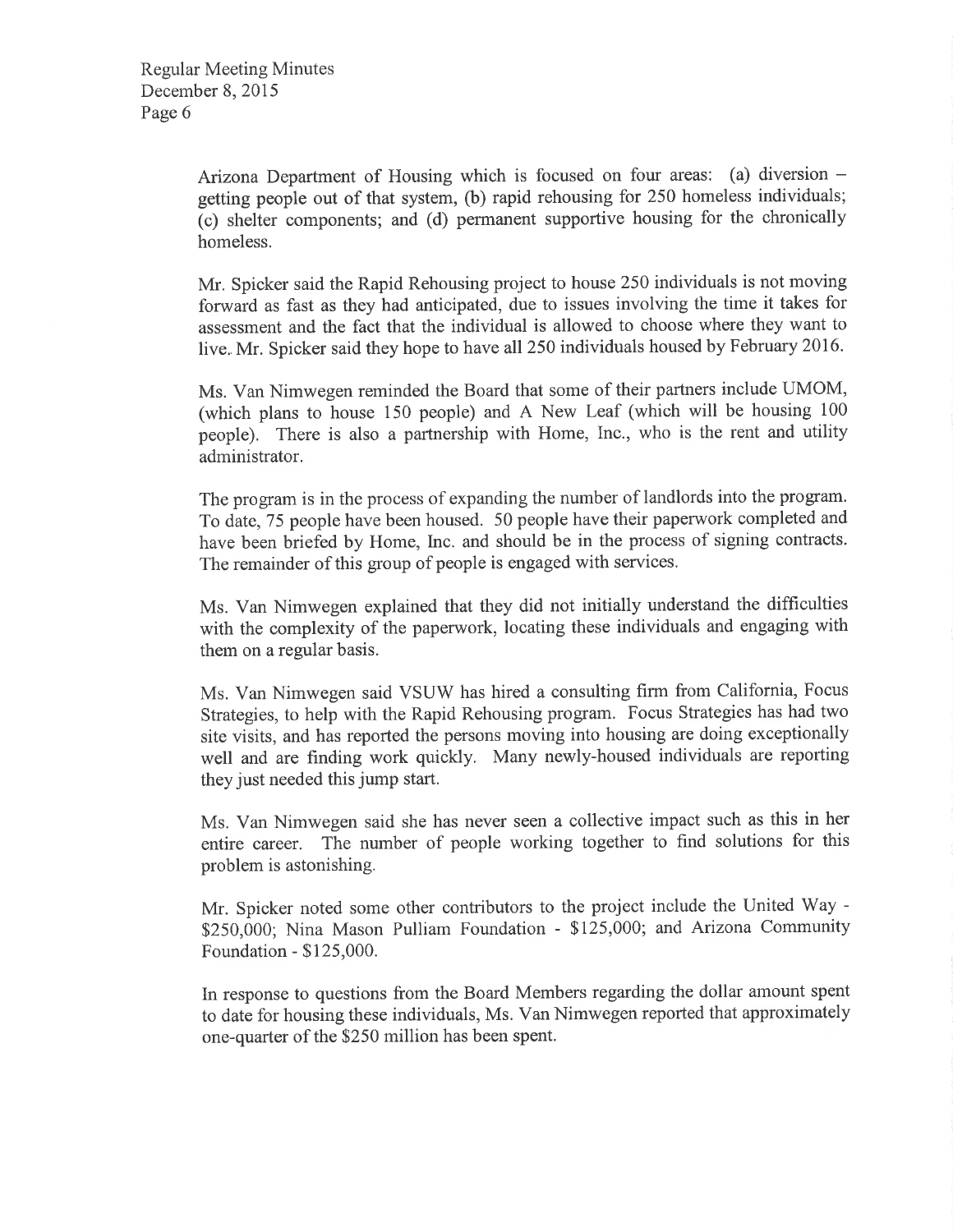# <sup>7</sup> REPORT FROM THE COMMUNITY INVESTMENT COMMITTEE REGARDING ITS MEETING ON DECEMBER I,2OI5.

Mr. McAllister reported that he and Messrs. Stawiecki, Westad, Thompson, Vidales, Fries, Wilder, and Mmes. Scharbach, Jakubowicz and Larson attended the December 1<sup>st</sup> CIC meeting.

Mr. McAllister reviewed the memorandum prepared by Mr. Wilder regarding the outcome of the December  $1<sup>st</sup>$  CIC meeting. He explained that no action was taken on the request for a \$435,000 loan for the Desert Willow Apartments, pending a loan process/procedure implementation by the Authority.

Mr. McAllister said there was also a presentation by the Brad Wright, Co-Chair of the Arizona Organizing Committee, requesting a \$250,000 grant toward activities for the upcoming college championship game. After a great deal of discussion, a motion was made to approve the grant; however there was no second, causing the motion to die.

Mr. McAllister then reported there was a presentation from Gary Molenda of Business Development Finance Corporation ("BDFC") regarding small business loan opportunities in which the Authority may be able to participate. Mr. McAllister said BDFC has worked for many years with The Industrial Development Authority of the City of Tucson, Arizona, and BDFC may be anorganization the Authority can partner with for a future loan program. No action was taken with respect to the presentation. The CIC will have more discussions regarding a potential loan program. Hopefully, by June or July 2016, the CIC will have guidelines available for a loan program.

#### DISCUSSION AND ACTION AS DETERMINED REGARDING THE <sup>2012</sup> HOME IN FIVE ADVANTAGE MORTGAGE ORIGINATION PROGRAM. 8.

Ms. Scharbach reported that as of December 7,2015, the Home in Five Program had closed or was in the process of closing over 8,370 loans totaling over \$1.418 billion' Ms. Scharbach said the program continues to thrive.

Ms. Scharbach reminded the Board Members that a number of changes recently took place within the program because of modifications being requested by the master servicer, U.S. Bank, including (a) a change in the amount of down payment assistance to homebuyers with FICO scores between 640-659 for FHA loans, (b) no manufactured homes allowed, and (c) no manual underwriting.

Ms. Scharbach reminded the Board that on October l, 2015, teachers and first responders were included into those homebuyers receiving an additional 1% down payment assistance. To date, the volume of loans for teachers and first responders has been quite low. Ms. Scharbach surmised that many first responders may not be eligible based on income levels.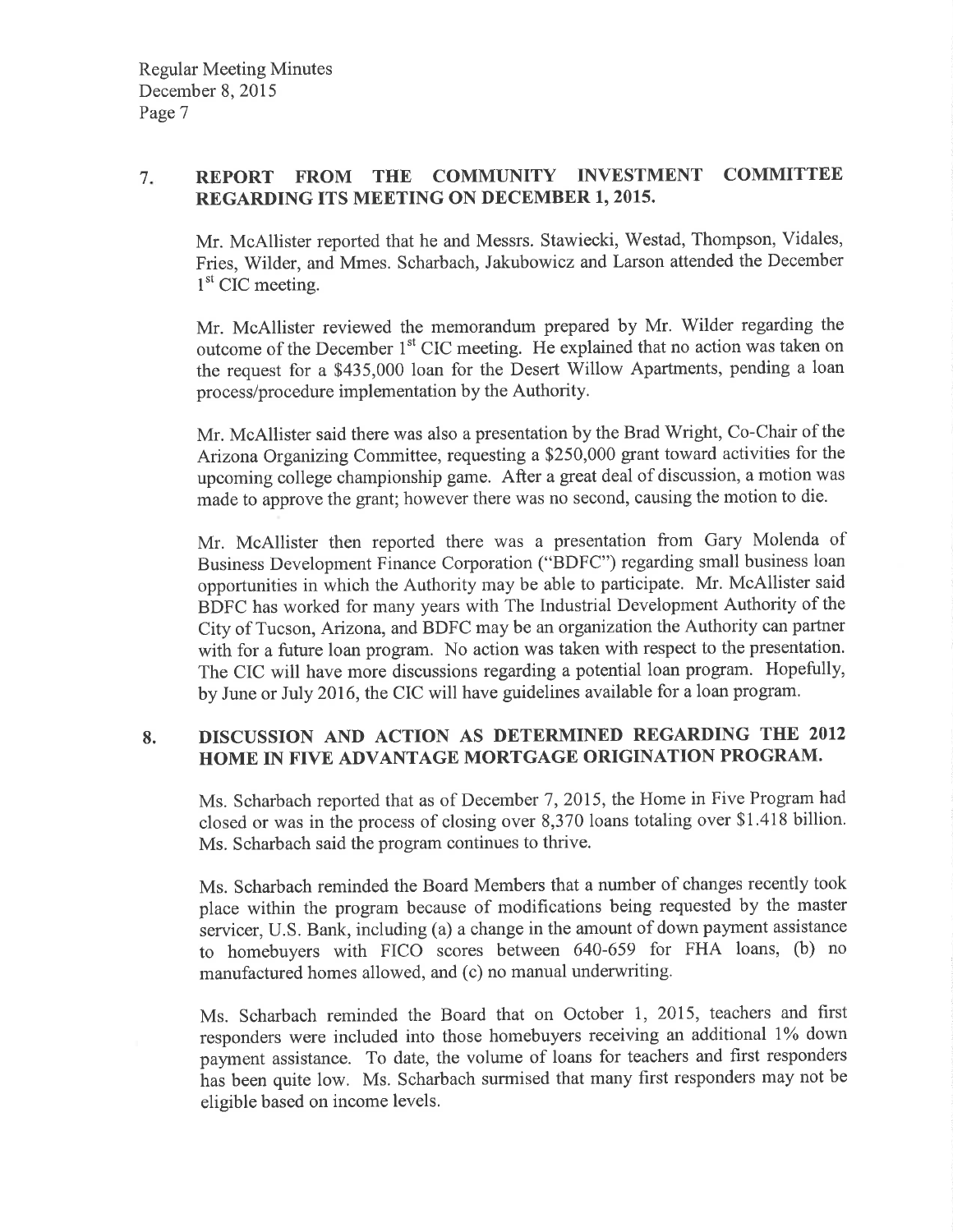Regular Meeting Minutes December 8, 2015 Page 8

> Ms. Scharbach said the new brochures have been provided to Dr. Covey, Maricopa County Superintendent of Schools, and he has pledged to pass the information on to superintendents and principals of schools throughout the county.

# 9. PAYMENT OF INVOICES.

Ms. Scharbach referred to the invoices previously distributed to the Board Members for the month ended November 30, 2015, along with an amended version to that memorandum. Ms. Scharbach said the amendment includes a payment to Ethology, the selected vendor for the website. The additional invoice represents 50% of the contractual agreed-upon amount so Ethology can begin work on the website.

Mr. Bales moved to approve the payment of invoices as submitted for the period ended November 30,2015. Mr. McAllister seconded the motion.

## The motion passed by a vote of (6-0).

#### 10. FINANCIAL REPORT.

Ms. Scharbach distributed the unaudited financial statements for the period ended November 30,2015, and reviewed the same.

Ms. Scharbach said there is nothing out of the ordinary in the November financials.

#### 11. PRESIDENT'S REPORT.

Mr. Vidales suggested holding a half-day retreat for Board Members to strategize on the Authority's vision for the future.

Ms. Vidales asked for Board Members to assist in structuring an agenda for the meeting.

#### 12. EXECUTIVE DIRECTOR'S REPORT.

Ms. Scharbach said, with respect to Board vacancies, she is still working with District 4 to fill the vacancy from Mr. Ghelfi and District 5 to hll Mr. Adame's expired position.

## 13. LEGAL COUNSEL REPORT.

Mr. Wilder explained that the Christian Care Surprise project is having issues because the rating agency is requesting a restructure of the Series B Bonds.